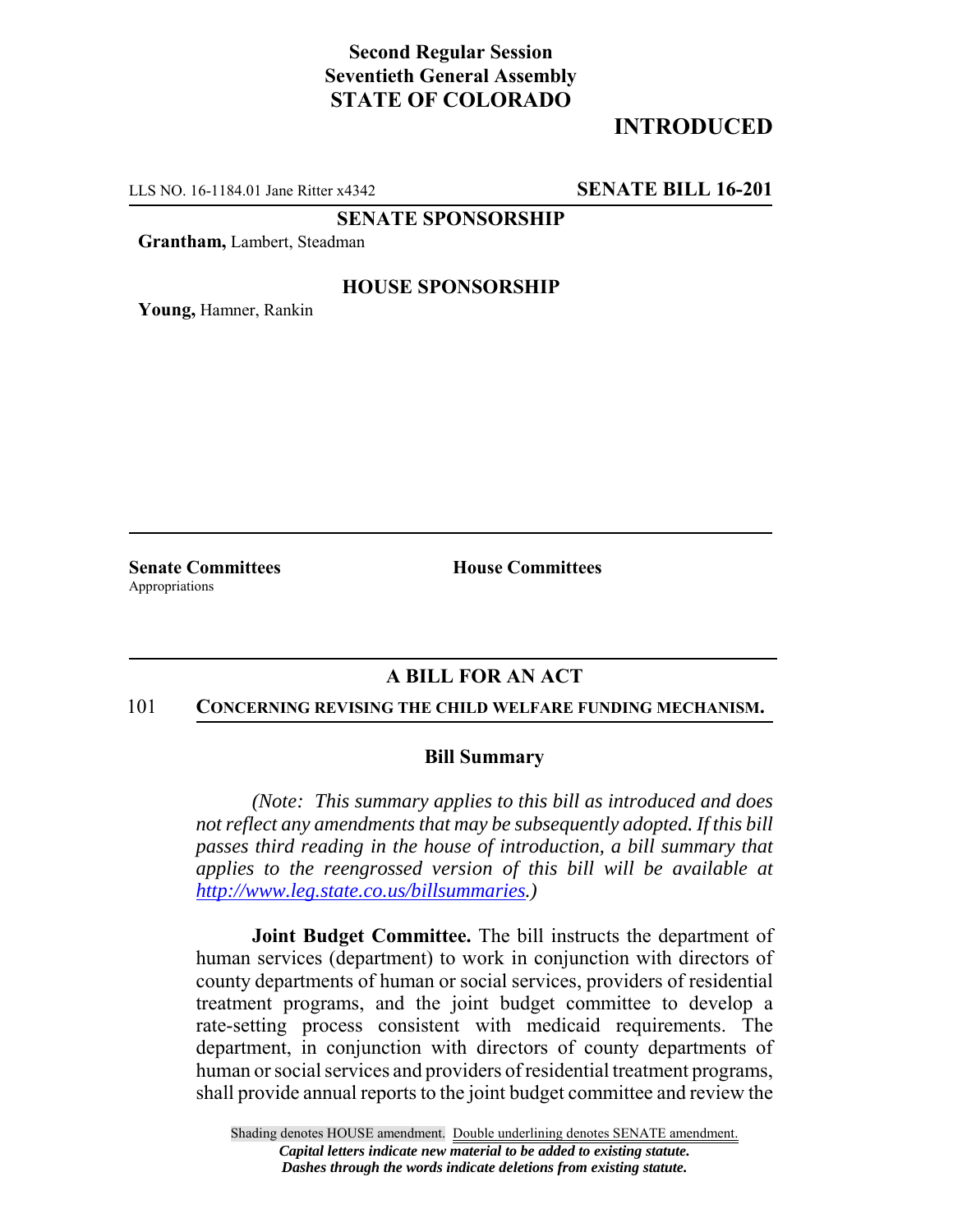rate-setting process every 2 years and submit any changes to the joint budget committee.

The bill directs the child welfare allocations committee (committee) to consider, on or before August 1, 2016, whether a restructuring of child welfare funding policy would be advisable. The committee shall solicit and include input in its consideration from any interested county commissioners, directors of county departments of human or social services, county child welfare directors, county financial officers, the department, and the joint budget committee. The committee shall complete the consideration process on or before December 15, 2016, and provide the joint budget committee with its findings and any recommendations for restructuring child welfare funding. The committee may also develop an evaluation process for child welfare funding.

The bill also directs the committee to consider developing a revised allocations model on or before June 15, 2017, based on the committee's recommendations.

As part of its review of the methodology by which counties set rates, services, and outcomes with licensed providers, the department shall convene a group of representatives from the department, counties, provider community, and the joint budget committee to review the rate-setting process for provider compensation. The group shall, on or before December 15, 2016, provide the committee and the joint budget committee with a report including recommendations for improving or maintaining the current rate-setting process.

- 1 *Be it enacted by the General Assembly of the State of Colorado:*
- 2 **SECTION 1.** In Colorado Revised Statutes, 26-1-132, **amend** (1)
- 3 introductory portion, (1) (a), and (4) as follows:
- 4 **26-1-132. Department of human services rate setting -** 5 **residential treatment service providers - monitoring and auditing -** 6 **report.** (1) IN CONJUNCTION WITH THE GROUP OF REPRESENTATIVES 7 CONVENED BY THE STATE DEPARTMENT PURSUANT TO SECTION 26-5-104 8 (6) (e) TO REVIEW THE RATE-SETTING PROCESS FOR CHILD WELFARE 9 SERVICES, the state department shall develop a rate-setting process 10 consistent with medicaid requirements for providers of residential 11 treatment services in the state of Colorado. Representatives of counties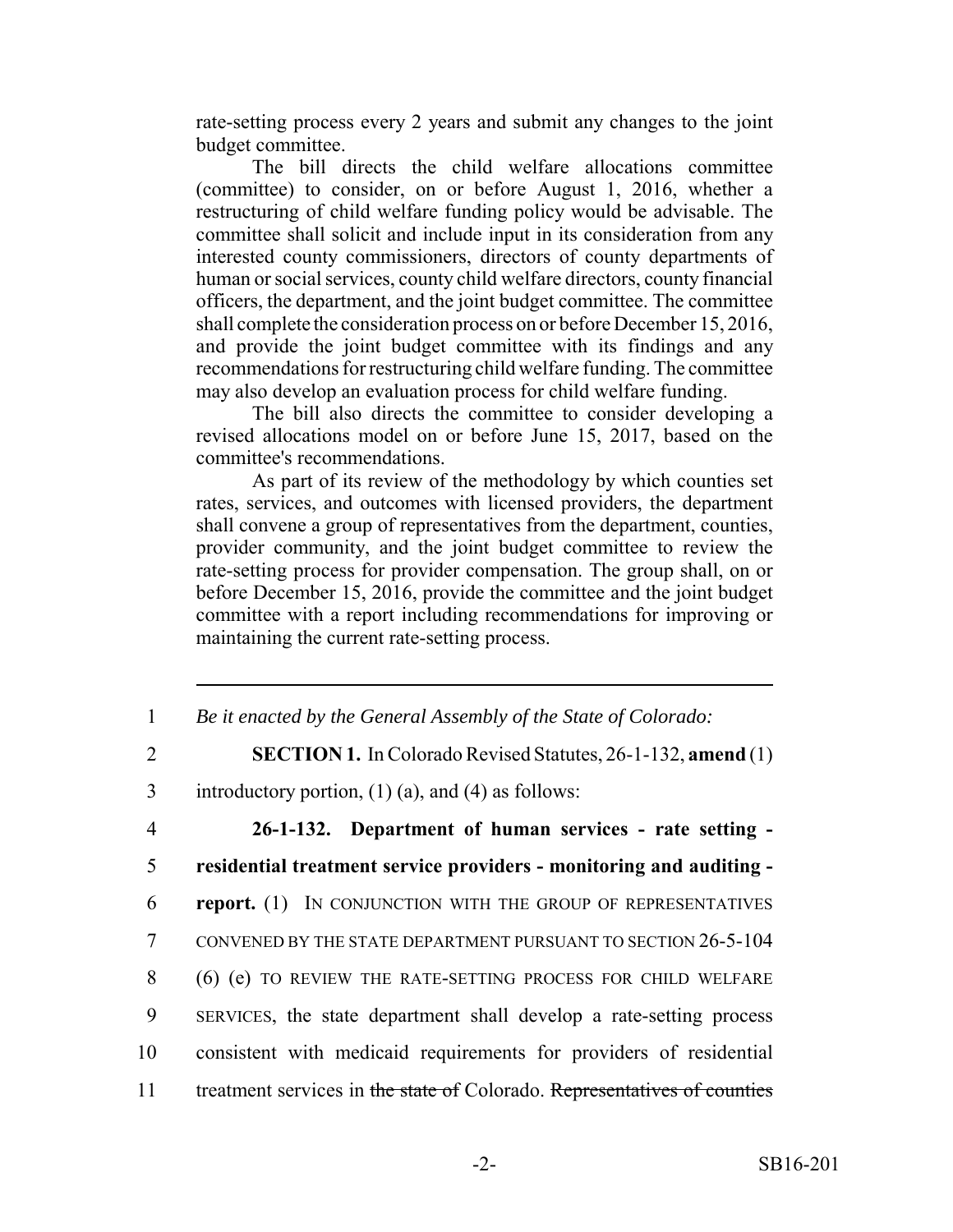and the provider community shall be involved in the actual development 2 of the rate-setting process. THE DEPARTMENT OF HEALTH CARE POLICY AND FINANCING SHALL APPROVE the rate-setting process for rates funded 4 by medicaid. shall be approved by the department of health care policy 5 and financing. The rate-setting process developed pursuant to this section may include: but shall not be limited to:

 (a) A range for reimbursement that represents a base-treatment rate for serving a child who is subject to out-of-home placement due to dependency and neglect, a child placed in a residential child care facility pursuant to the "Child Mental Health Treatment Act", article 67 of title 11 27, C.R.S., or a child who has been adjudicated a delinquent, which includes a defined service package to meet the needs of the child;

 (4) (a) The state department, in conjunction with the counties and providers, shall submit an initial report to the joint budget committee of 15 the general assembly on or before January 1, 2008 2017, AND EVERY 16 JANUARY 1 THEREAFTER. The report shall MUST include the rate-setting process and the implementation timeline developed pursuant to this section.

 (b) The department of health care policy and financing and the 20 state department, in consultation with the representatives of the counties 21 and the provider community THE GROUP OF REPRESENTATIVES CONVENED 22 BY THE STATE DEPARTMENT PURSUANT TO SECTION 26-5-104 (6) (e) TO REVIEW THE RATE-SETTING PROCESS FOR CHILD WELFARE SERVICES, shall review the rate-setting process every two years and shall submit any changes to the joint budget committee of the general assembly.

 **SECTION 2.** In Colorado Revised Statutes, 26-5-103.5, **add** (6) as follows: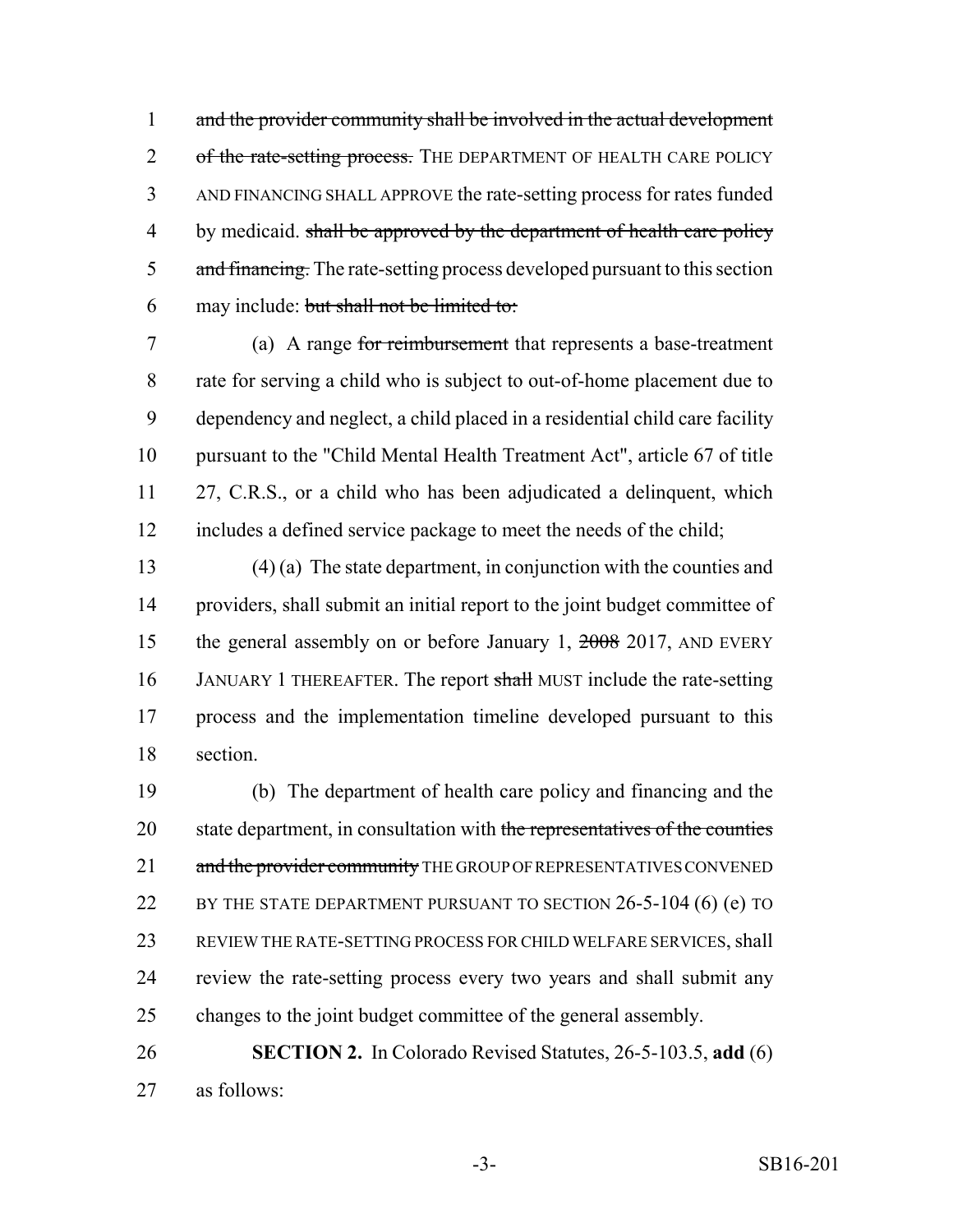**26-5-103.5. Child welfare allocations committee - organization - advisory duties - allocations model.** (6) ON OR BEFORE JUNE 15, 2017, THE CHILD WELFARE ALLOCATIONS COMMITTEE SHALL CONSIDER DEVELOPING AN ALLOCATIONS MODEL BASED ON THE RECOMMENDATIONS DEVELOPED PURSUANT TO SECTION 26-5-104 (9). NONE OF THE PROVISIONS OF HOUSE BILL 16- , ENACTED IN 2016, SUPERSEDE OR INFRINGE ON THE STATUTORY AUTHORITY OF THE CHILD WELFARE ALLOCATIONS COMMITTEE.

 **SECTION 3.** In Colorado Revised Statutes, 26-5-104, **amend** (6) (d) and (6.5); and **add** (6) (e) and (9) as follows:

 **26-5-104. Funding of child welfare services - rules - funding mechanism review.** (6) **County negotiations with providers.** (d) By July 1, 2008, and by July 1 of each even-numbered year thereafter, the 14 state department shall complete a review of the methodology by which counties negotiate rates, services, and outcomes with licensed providers. 16 which THE methodology USED is governed by rules promulgated by the state department pursuant to paragraph (b) of this subsection (6). In 18 preparing for and conducting the review, the state department shall invite 19 and accept the participation of representatives of the counties CONVENE A GROUP OF PERSONS REPRESENTING THE DIRECTORS OF COUNTY DEPARTMENTS OF HUMAN OR SOCIAL SERVICES and the provider community.

 (e) ON OR BEFORE AUGUST 1, 2016, AS A CONTINUATION OF THE REVIEW CONDUCTED PURSUANT TO PARAGRAPH (d) OF THIS SUBSECTION (6) OF THE METHODOLOGY BY WHICH COUNTIES NEGOTIATE RATES, SERVICES, AND OUTCOMES WITH LICENSED PROVIDERS, THE STATE DEPARTMENT SHALL CONVENE A GROUP OF REPRESENTATIVES FROM THE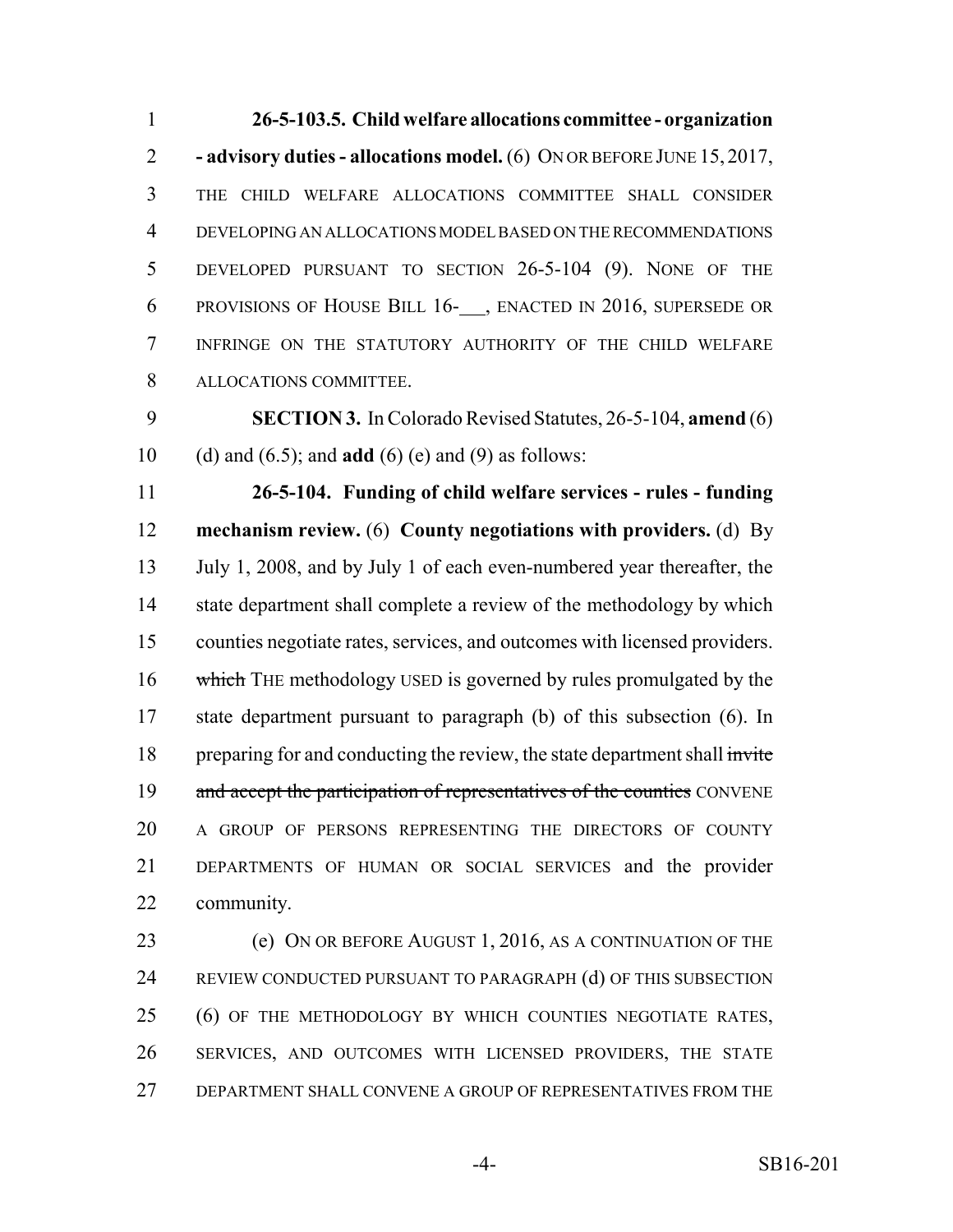STATE DEPARTMENT, COUNTIES, THE PROVIDER COMMUNITY, AND THE JOINT BUDGET COMMITTEE TO REVIEW THE RATE-SETTING PROCESS FOR PROVIDER COMPENSATION. ON OR BEFORE DECEMBER 15, 2016, THE GROUP SHALL PROVIDE THE JOINT BUDGET COMMITTEE AND THE CHILD WELFARE ALLOCATIONS COMMITTEE WITH A REPORT THAT RECOMMENDS WHETHER ANY CHANGES TO THE RATE-SETTING PROCESS FOR PROVIDER COMPENSATION ARE ADVISABLE AND, IF SO, THE RECOMMENDED PROCESS OR METHODOLOGY. THE GROUP IS NOT REQUIRED TO RECOMMEND CHANGES TO THE CURRENT RATE-SETTING PROCESS IF IT DETERMINES THAT THE CURRENT RATE-SETTING PROCESS IS THE PREFERABLE OPTION. (6.5) The state department shall analyze and evaluate expenditures

 as reported by child placement agencies each year and compare such expenditures to county expenditures for the provision of foster care services. The state department shall provide, at least on an annual basis, such analyses and comparisons to county departments AND THE JOINT BUDGET COMMITTEE.

 (9) **Child welfare funding review and restructure.** (a) ON OR 18 BEFORE AUGUST 1, 2016, THE CHILD WELFARE ALLOCATIONS COMMITTEE SHALL CONSIDER WHETHER A RESTRUCTURING OF CHILD WELFARE FUNDING POLICY WOULD BE ADVISABLE. THE CHILD WELFARE ALLOCATIONS COMMITTEE SHALL SOLICIT AND INCLUDE INPUT FROM ANY INTERESTED COUNTY COMMISSIONERS, DIRECTORS OF COUNTY DEPARTMENTS OF HUMAN OR SOCIAL SERVICES, COUNTY CHILD WELFARE 24 DIRECTORS, COUNTY FINANCIAL OFFICERS, THE STATE DEPARTMENT, AND THE JOINT BUDGET COMMITTEE IN ITS CONSIDERATION OF CHILD WELFARE FUNDING RESTRUCTURING. ANY SUCH POLICY CHANGES MUST REFLECT FEDERAL AND STATE LAW, AS WELL AS CURRENT CHILD WELFARE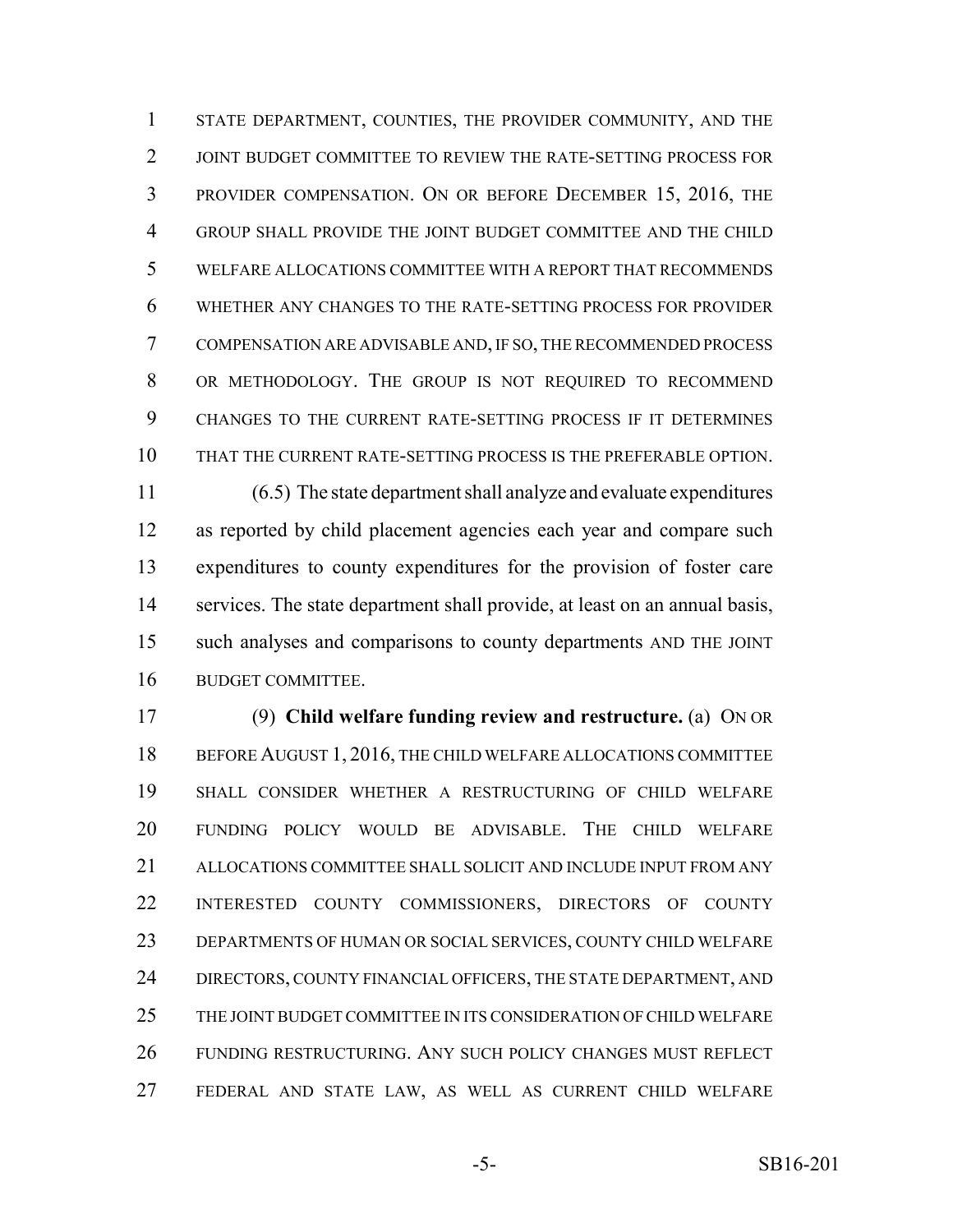PRACTICES.

 (b) ON OR BEFORE DECEMBER 15, 2016, THE CHILD WELFARE ALLOCATIONS COMMITTEE SHALL PROVIDE THE JOINT BUDGET COMMITTEE WITH ITS FINDINGS AND ANY RECOMMENDATIONS FOR RESTRUCTURING CHILD WELFARE FUNDING. THE RECOMMENDATIONS MUST INCLUDE THE INPUT FROM STAKEHOLDERS AS PROVIDED FOR IN PARAGRAPH (a) OF THIS SUBSECTION (9), AND MAY INCLUDE STANDARDS FOR A NEW ALLOCATIONS MODEL FOR CHILD WELFARE FUNDING AND AN EVALUATION PROCESS.THE CHILD WELFARE ALLOCATIONS COMMITTEE IS NOT REQUIRED TO RECOMMEND CHANGES TO THE CURRENT CHILD WELFARE FUNDING STRUCTURE IF IT DETERMINES THAT THE CURRENT STRUCTURE IS THE PREFERABLE OPTION.

 (c) THE CHILD WELFARE ALLOCATIONS COMMITTEE SHALL CONSIDER INPUT FROM STAKEHOLDERS AS PROVIDED FOR IN PARAGRAPH (a) OF THIS SUBSECTION (9) IN DISCUSSING:

 (I) FUNDING FOR COUNTY LEVEL STAFF, SERVICES, CHILD WELFARE-RELATED OPERATIONAL EXPENSES, AND ADMINISTRATIVE AND 18 SUPPORT FUNCTIONS;

 (II) STRATEGIES THAT ENHANCE THE FLEXIBILITY FOR COUNTIES TO USE CHILD WELFARE FUNDING IN ACCORDANCE WITH STATE AND FEDERAL LAWS;

**(III) STRATEGIES TO IMPROVE JOB ENRICHMENT AND EMPLOYEE** RETENTION;

 (IV) THE IMPACT OF ANY RECOMMENDATION ON LOCAL SPENDING REQUIREMENTS;

**(V) ANY STATUTORY CHANGES NECESSARY TO IMPLEMENT THE** RECOMMENDATIONS; AND